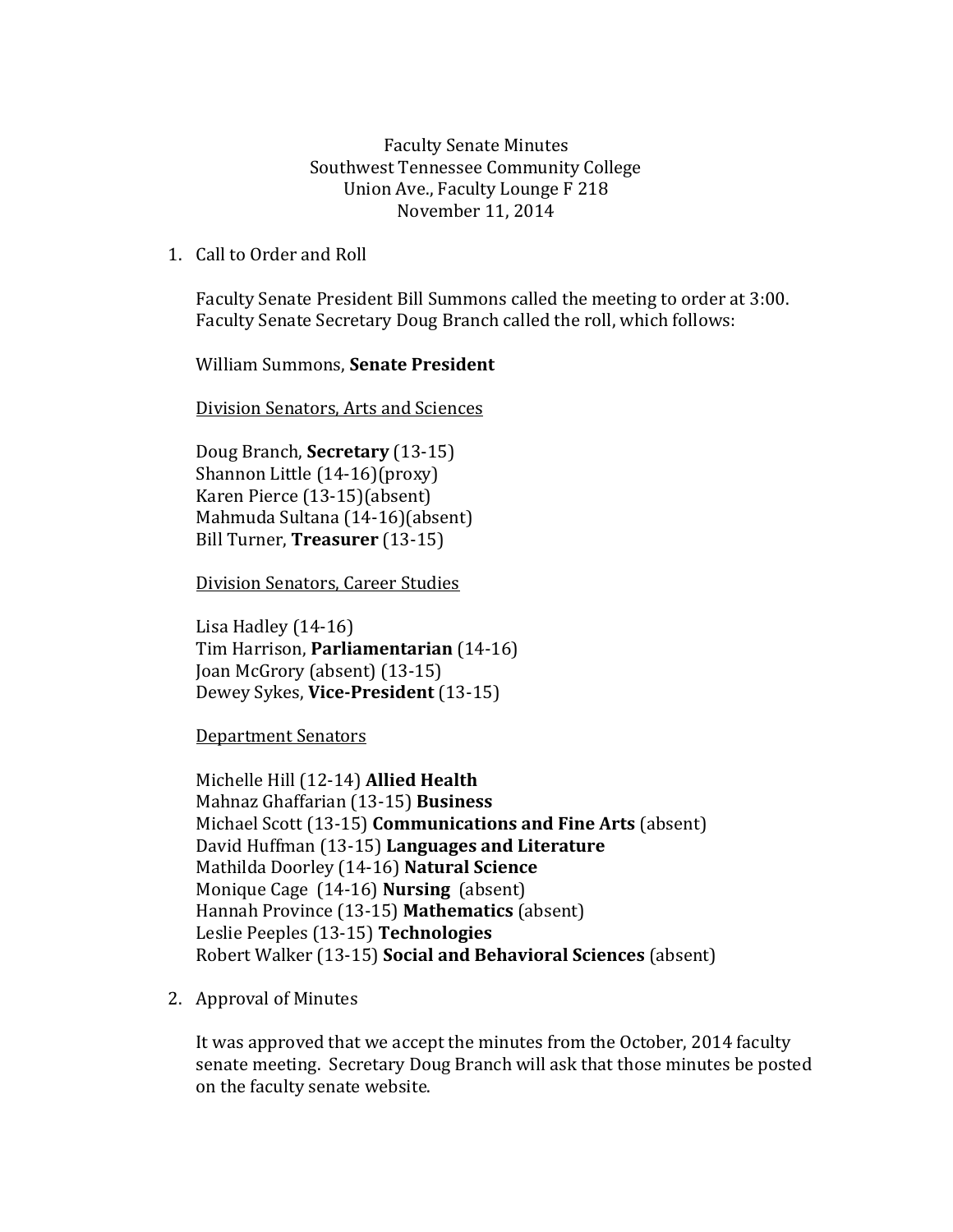- 3. Reports from Senate Officers and Senate Committees
	- A. Bill Summons, senate president, reported that Tristan Denley, TBR vice chancellor for academic affairs, would be visiting Southwest on Tuesday, January 20 to speak with students and with faculty. One major topic of conversation would be the TBR's push for co-curricular Learning Support classes. Dewey Sykes was asked to help with the arrangements for Denley's visit.
	- B. Bill reported, too, that there had been a recent faculty senate noconfidence vote at Chattanooga State, against that institution's president.
	- C. Bill reported as well that Todd Blankenbeckler, TAF Director, had given him a list of criteria and rules that should be followed by faculty teaching online classes. Bill expressed his concern that these rules are not always being followed.
	- D. Bill reported that Barbara Roseborough, interim provost, has been a strong advocate of block scheduling for all incoming freshmen, and that she wishes to implement that policy by the beginning of Fall 2015.
	- E. Last, Bill announced the creation of an administrative summer school task force, tasked with exploring ways to increase summer school enrollment, to be chaired by Tamara McColgan. This task force has already suggested removing the requirement that students must be advised before registering for summer school classes, a suggestion that has been approved. Bill suggested that the senate form an ad hoc committee to advise Tamara's committee. This ad hoc committee should consider summer school policies, such as how many classes might be taught at the 1/32 pay rate, how many students should be required for a course to make, ad other issues. He will send an email asking for volunteers to serve. Lisa Hadley volunteered to serve.
	- F. Dewey Sykes, who chaired the committee that created and conducted the evaluations of administrators, reported that the recent evaluations were a success. He thanked all who participated. The senate passed a resolution to thank Dewey and his committee for a job well done.
	- G. Megan Murphy, reported from the Faculty Welfare Committee. The committee is disturbed that a large number of faculty and staff parking spaces at Union the Union Avenue campus have been lost. A copy of that committee's report is appended to these minutes. The senate suggested that the committee should speak to people, including the president, who would have the power to address these concerns, which the senate shares.
- 4. New Business
	- A. Dewey Sykes spoke for Garry Spencer, who had a suggestion for a new slogan for the school: "Southwest: the Right Direction for Your Career. Although the senate appreciated Garry's interest and efforts, the suggestion itself was received with little show of enthusiasm.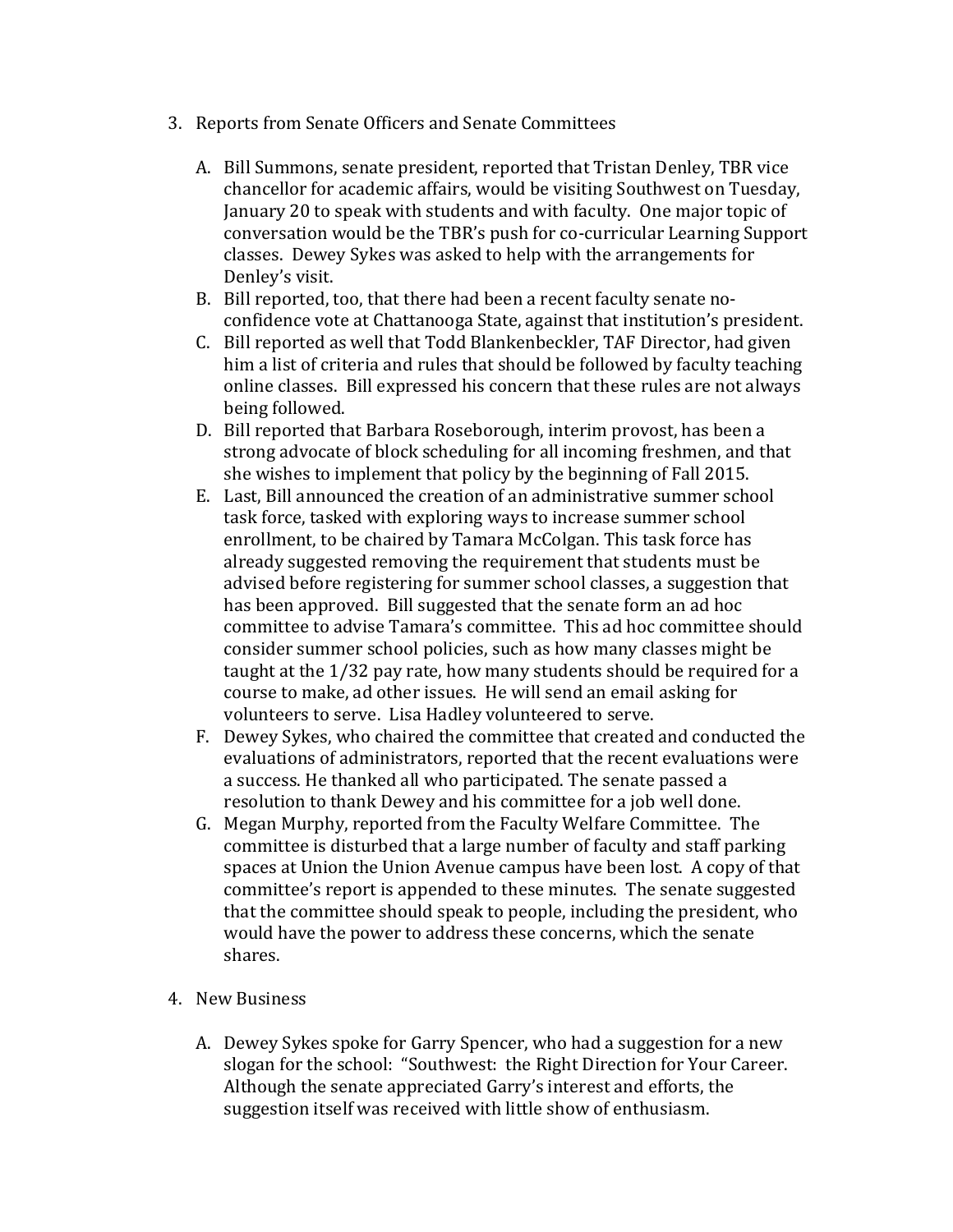- B. The senate chose names for the Promotion and Tenure Committee, the Promotion and Tenure Appeals Committee, and the alternates for each, as required by the senate constitution. Secretary Doug Branch was asked to send the names to the provost as soon as possible. The names chosen for the Promotion and Tenure committee were as follows: Bill Weppner, MaLinda Wade, Amy Waddell, Rose Cummings, Jane Harris, Manahz Ghaffarian, Charles Pender. Those to serve as alternates are Annie Sultana, Cynthia Abadie, and Carolyn Coward. The names chosen for the Promotion and Tenure Appeals Committee were as follows: Roma Magtoto, Robert Tom, Mickey Beloate, Mathilda Doorley, Megan Murphy, Edward Reid, and Rodney Whitaker. The alternates for that committee are Clemetee Whaley, Jason Jennings, and Gerald Foon.
- 5. Adjournment

Bill Summons adjourned the meeting at 4:20.

Respectfully Submitted, Doug Branch Faculty Senate Secretary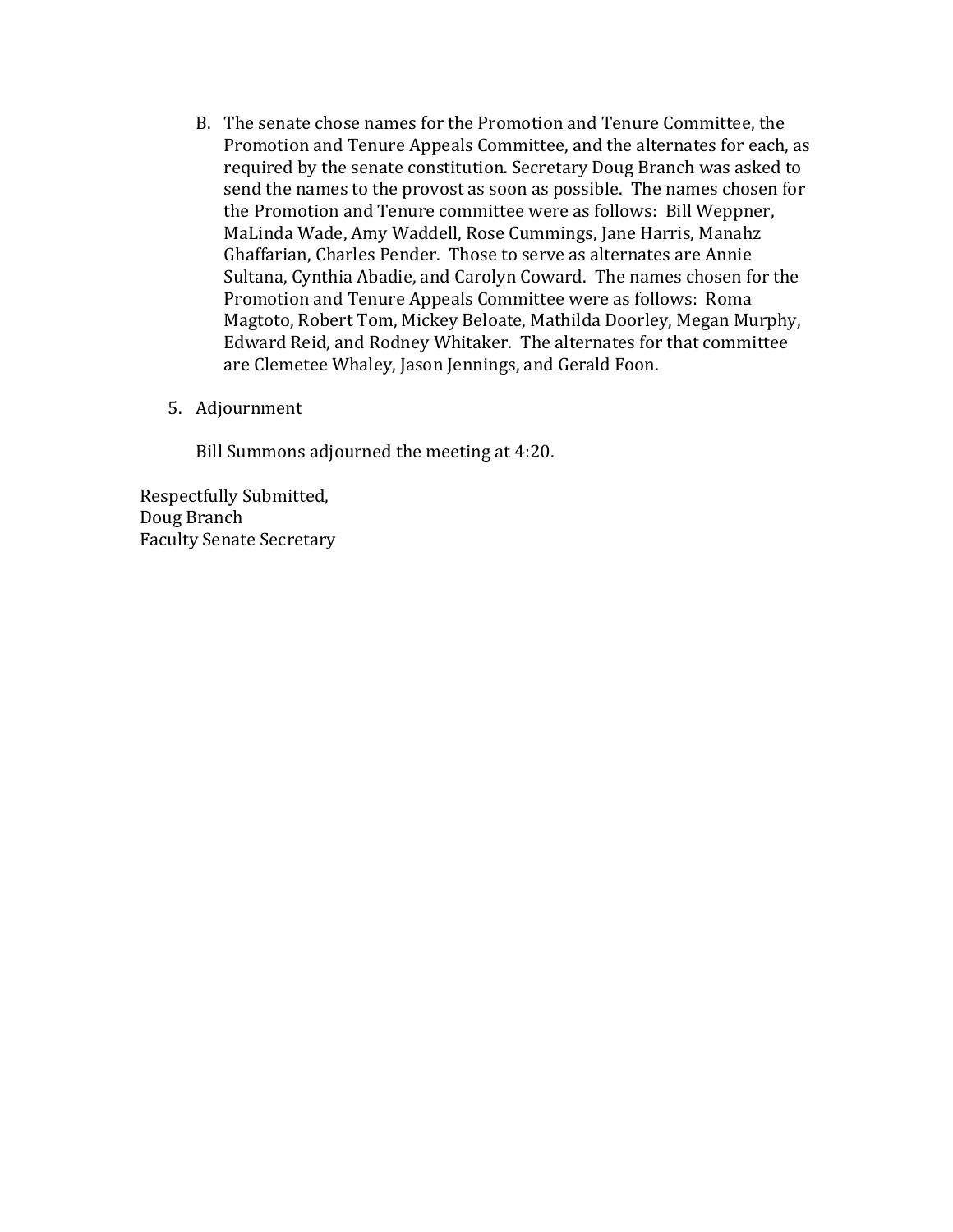# **Parking Issue**

# **History**

Returning for the 2014 spring semester last January, faculty/staff were surprised to see the parking lot adjacent to the ABC/M/Parrish buildings at Union had been restriped. Not only was the paint brightened up, but there were significantly fewer spaces with red stripes, indicating parking only for faculty/staff, having been replaced with spaces with white stripes, indicating faculty/staff /student parking. At first, some thought there might be some mistake, but through the grapevine word came down that this was done deliberately, not in error.

Faculty/staff members received no memo, email or announcement of any kind addressing this change.

| <b>Type of Space</b>  | # Spaces | % Total Spaces |
|-----------------------|----------|----------------|
| Reserved              | $14*$    | 10.2%          |
| Handicapped           | 13       | 9.4%           |
| Faculty/Staff         | 59       | 43%            |
| Student/Staff/Faculty | 51       | 37.2%          |
| <b>Total Spaces</b>   | 137      |                |

#### **Numbers**

\*1 President, 1 VP Student Services & Enrollment Management, 1 Provost, 1 Executive Director of Human Resources, 3 Senior Staff, 1 Director of Public Safety, 1 Police Services, 1 Dean of Academic Affairs, 1 Daycare Director, 1 Mail Services, 2 State Vehicle parking

Faculty/staff members also used to be able to park in an area at the very back of building C, sometimes used by contractors, but when no contractors were working, these spaces were available. In the past year, these 15 spaces have been largely unavailable, due to various work projects that are apparently ongoing.

Counting these 15 spaces, faculty/staff members have lost 66 places where once they could park. This parking lot is the primary lot at Union, serving buildings A, B, C, D, E, F, M and Parrish. If space is not available in this lot, the other options are across Linden Avenue in the lot adjacent to the Allied Health building, or across Walnut Street, in the parking area primarily used as student parking. It is well known among the members of faculty/staff that if one arrives at the Union campus after 8:00 a.m., one is unlikely to be able to park in this primary parking lot. Many faculty members, and some staff member as well, have classes or duties at another campus, making their arrival time at Union later in the morning.

Parking in the areas across Linden or Walnut means a longer walk to a class or office for members of faculty and staff. Faculty members often are carrying books, papers or other paraphernalia needed for classes they are teaching.

### **Issues**

Parking at the Union Avenue campus has been a thorny issue for a very long time. There have never been enough spaces to accommodate the needs of the faculty and staff, as well as the students. Many students complain about having to park a distance away, and some report they try not to schedule classes at the Union campus because of the parking situation.